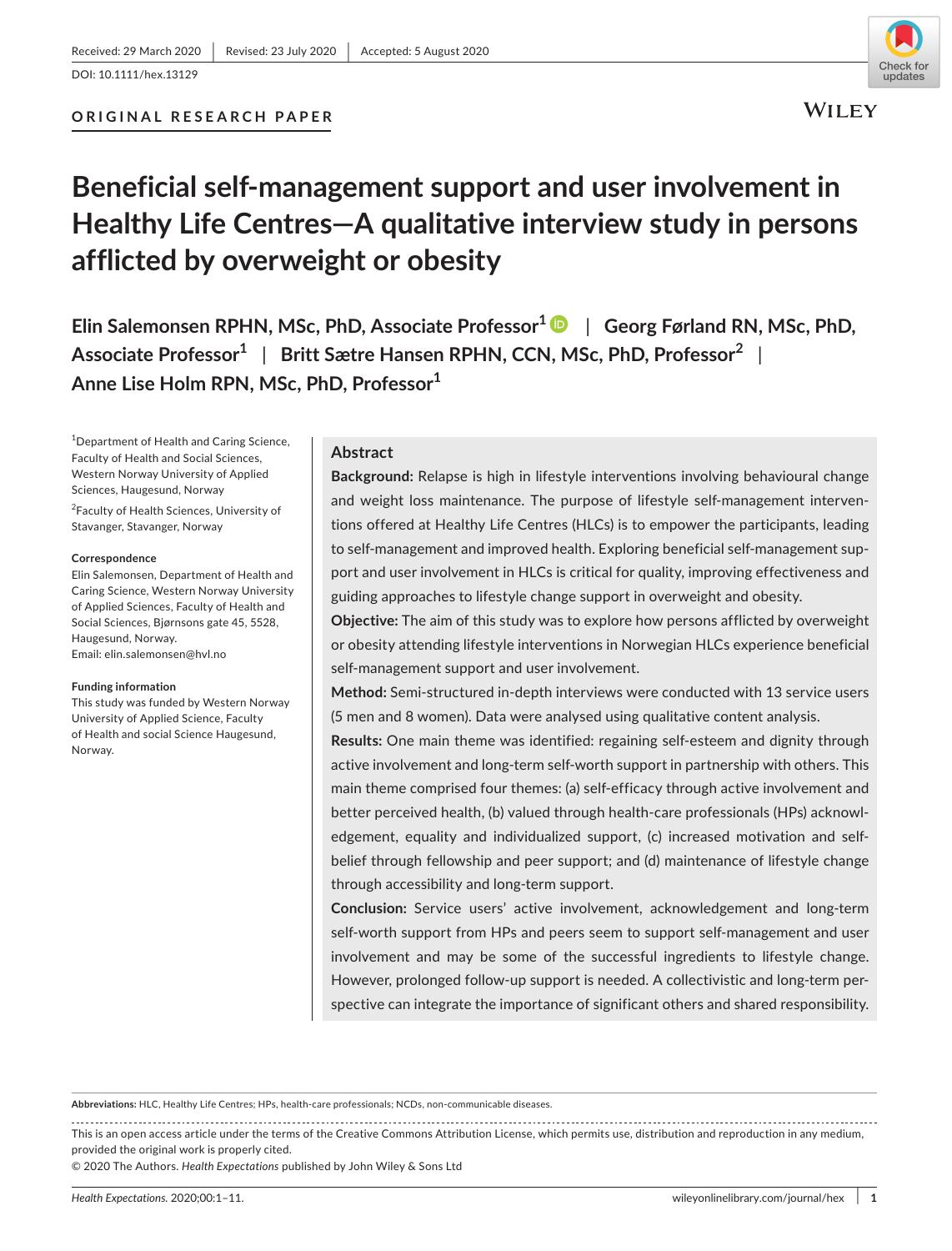### **KEYWORDS**

dignity, empowerment, lifestyle change, long-term individualized support, obesity, overweight, self-efficacy, self-management support, user involvement

# **1** | **BACKGROUND**

Overweight and obesity are considered some of the primary drivers of chronic non-communicable diseases (NCDs), such as cardiovascular diseases, cancer, diabetes type 2 and chronic respiratory  $\,$  conditions. $^1$  Worldwide, more than 1.9 billion adults are afflicted by overweight, of whom 650 million present with obesity.<sup>2</sup> Due to this high prevalence, overweight and obesity have become a significant national and international health concern and place an extensive burden on health-care services worldwide.<sup>1-3</sup>

The vast burden on health-care services has led to the increased development of educational self-management interventions.<sup>4-6</sup> These behavioural interventions aim to help patients and service users better manage their own conditions (self-care) and health-care needs.<sup>3,4,6</sup> Self-management may be one means of bridging the gap between patients' needs and the capacity of health-care services to meet those needs.<sup>5</sup> An individual's ability to detect and manage symptoms, treatment, physical and psychosocial consequences, and the lifestyle changes (such as exercise and diet) inherent in living with a chronic condition is the core of self-management.<sup>5</sup> In this study, self-management support is understood as interventions or educational approaches supporting self-management.<sup>4,6</sup> The desired outcome of self-management support is behavioural change.<sup>7</sup>

There has been a growing interest in national and international health policies to more actively involve and empower patients in their health care.<sup>8-10</sup> Individual empowerment is a process through which people gain greater control over decisions and actions affecting their health.<sup>11</sup> The literature highlights patient and user involvement as a means of ensuring the quality of care and health services.<sup>12,13</sup> In this study, user involvement is understood as a clinical partnership between the service user and health-care professionals  $(HPs)<sup>13</sup>$  According to Greenhalgh, structured self-management programmes focusing on building patients' self-efficacy can be seen as synonymous with patient or user involvement in managing chronic diseases.<sup>13</sup>

The literature on lifestyle change and self-management interventions in chronic conditions or NCDs is extensive. Systematic reviews and meta-analysis demonstrate that both individual and groupbased interventions designed to target dietary and physical activity behaviours are recommended strategies for lifestyle change<sup>14,15</sup> and weight loss maintenance.<sup>16,17</sup>

The literature in the field of obesity is scarce regarding patient education and self-management interventions, while self-management terminology is rarely used in the context of overweight and obesity. One review and one meta-analysis found in the literature on patient education about obesity suggest that patient health outcomes, including self-management skills and quality of life, could be improved.<sup>18,19</sup> However, these analyses are based on the literature related to specific NCD diagnoses such as diabetes and not on generic programmes

targeting educational interventions for overweight and obesity per se. The main challenge of overweight and obesity treatment is not merely weight loss, but long-term weight loss maintenance.<sup>17,20-22</sup> Most efforts to change behaviours have limited success.<sup>23,24</sup> Findings provide initial evidence that overlooking psychosocial factors, such as weight stigma, may hinder weight loss maintenance and hamper help-seeking.<sup>25-27</sup>

The Norwegian Directorate of Health recommends the establishment of Healthy Life Centres (HLCs) in primary health care to meet the challenge of overweigh, obesity and NCDs. HLCs offer lifestyle self-management interventions for persons in need of support for lifestyle change who already have or are at risk of NCDs. The purpose of the intervention is to empower the participants, leading to self-management and improved health.<sup>28</sup> HLCs are a novelty in primary health care and health service research; thus, the knowledge of their efficacy is sparse. One study shows that less physically active persons became more physically active after attending a HLC.<sup>29</sup> Both physical fitness and health-related quality of life improved significantly in the short and the long term, $30$  and at the 24-month follow-up, no one had developed type 2 diabetes. $31$  One qualitative study from a HLC found that having a trustful relationship with the HPs being respected and experiencing continuity in the care were essential for service user involvement.<sup>32</sup> Another qualitative study highlighted social support and pointed out the need for more research on how HPs in HLCs can help with and promote lasting lifestyle changes and whether HLCs can help participants who want and need such changes.<sup>33</sup> However, no studies exploring what the participants really find beneficial when they seek help to change their lifestyle at a HLC have been found, and little is known about the significance of user involvement for lifestyle change in overweight and obesity care. Knowledge about the service users' experiences of self-management support as well as how aspects of user involvement affect participation in interventions could be helpful in understanding the overall process of lifestyle change, and how HLCs may provide beneficial support and a qualitative good health-care service. Such knowledge is highly relevant for the future development of lifestyle interventions in HLCs. Thus, the aim of this study was to explore how persons afflicted by overweight or obesity attending lifestyle interventions in Norwegian HLCs experience beneficial self-management support and user involvement.

# **2** | **METHODS**

### **2.1** | **Design**

A qualitative, interpretative interview study, grounded in hermeneutic tradition, was designed to explore beneficial self-management support and user involvement for the service users in HLCs.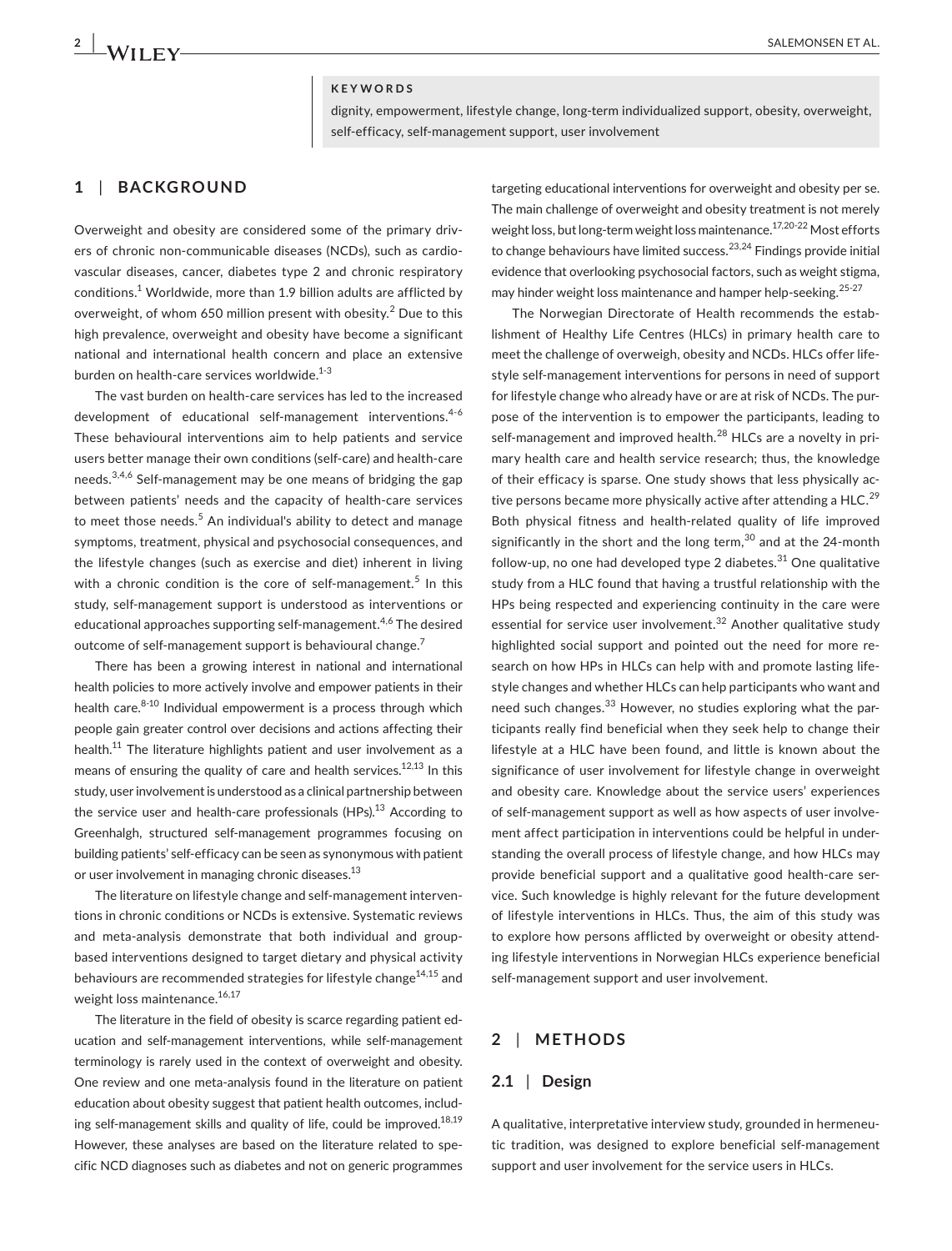### **2.2** | **Study context**

HLCs offer individual and group-based lifestyle interventions focusing on the promotion of healthy dietary and physical activity habits. This interdisciplinary primary health-care service provides educational self-management interventions aimed at empowering people to manage their condition or health behaviour change. The HLC emphasizes the strengthening of physical, mental and social resources for health and self-management based on a health promoting, preventive and salutogenic foundation. User involvement is a key principle that is enshrined in the legislation, and the interventions are based on a person-centred approach, adjusted to service users' needs, individual resources and self-management skills.<sup>28</sup> HPs, including physiotherapists, public health nurses, psychiatric nurses, nutritionists and bachelors in public health, provide the interventions. HLCs are easily accessible through direct contact or by referrals from general practitioners. The initial health conversation is based on each service user's needs and desire for help, after which a group-based healthy diet course and/or physical activity sessions is offered. The healthy diet course consists of four to five two-hour sessions with practical tasks and theory. Physical activity in the form of group-based indoor and outdoor activities is offered two to three times a week. If desired, individual counselling is also available. An intervention lasts for three months with the possibility to extend it on two occasions.

### **2.3** | **Recruitments**

The participants in this study were recruited from five different small and medium-sized HLCs in Norway. The first author (ES) contacted HLC administrators and asked them to send an information letter about the study with an invitation to take part to both women and men who had participated in lifestyle courses. The inclusion criteria were persons aged 18 to 80 years who had contacted the HLC to obtain help to change their dietary and activity habits, afflicted by overweight or obesity and who were able to speak and understand the Norwegian language. Purposive sampling<sup>34</sup> was used to identify participants for interview to ensure that the sample included individuals of various ages and both sexes from small (rural) and mediumsized (urban) municipalities. The first author contacted all the service users who consented to participate. Before the individual interviews, precautions had been taken by reflecting on how to take care of the participants if the interview situation became unpleasant or challenging. The ethical guidelines in the Helsinki Declaration were followed. This study was registered and approved at the Norwegian Centre for Research Data (NSD) project number 48025.

# **2.4** | **Data collection**

A thematic interview guide with follow-up questions was developed by ES and ALH in line with Kvale and Brinckmann<sup>35</sup> (Table 1). The

#### **TABLE 1** Thematic guide for individual interviews

Self-management support:

- Can you describe what you have experienced as beneficial support in the lifestyle interventions in HLCs?
- What do you perceive as helpful for lifestyle change?
- How was the information and support in the intervention adjusted to your needs?
- What have given you strength to start or continue lifestyle change?
- Can you describe your need for follow-up in the future?

#### User involvement:

- What do you understand by user involvement at the HLCs lifestyle interventions?
- What is important for you regarding user involvement?
- How did you get involved?
- What give you a sense of being involved?
- How were your opinions met?
- Can you describe your own role in the involvement?

form of the interviews was open, allowing for elaboration. Over a five-month period in 2017, the first author (ES) conducted 13 individual in-depth interviews with service users at five different HLCs in Western Norway. In accordance with the participants' wishes, 11 interviews took place in their local HLC and two at a university campus. The purpose of the study was presented, and confidentiality was emphasized. The interviews, which lasted between 60 and 130 minutes, were audio-taped and transcribed verbatim by ES. Information power as discussed by Malterud et al,  $34$  e.g. a narrow aim, sample specificity, high-quality dialogue and amount of information, guided the sample size.

### **2.5** | **Analysis**

Data were analysed by the analytical steps in Qualitative Content Analysis suggested by Graneheim & Lundman<sup>36</sup> and Graneheim, Lindgren & Lundman.<sup>37</sup> According to these authors, categories present the manifest, descriptive content of the text, while a theme presents the latent content, a thread of an underlying meaning on an interpretative level. $36$  ES was responsible for the analysis with input from all the co-authors (GF, BSH, ALH). Table 2 shows the steps in the analytical process. To capture complete ideas and something important in relation to the research question, the main theme and themes have been labelled with a phrase or a sentence.  $38,39$ 

# **3** | **RESULTS**

A total of 13 service users, five men and eight women, were included in this study (Table 3). Some had been recommended lifestyle changes such as regular moderately intensive physical activity, healthy diet and weight reduction by their general practitioners.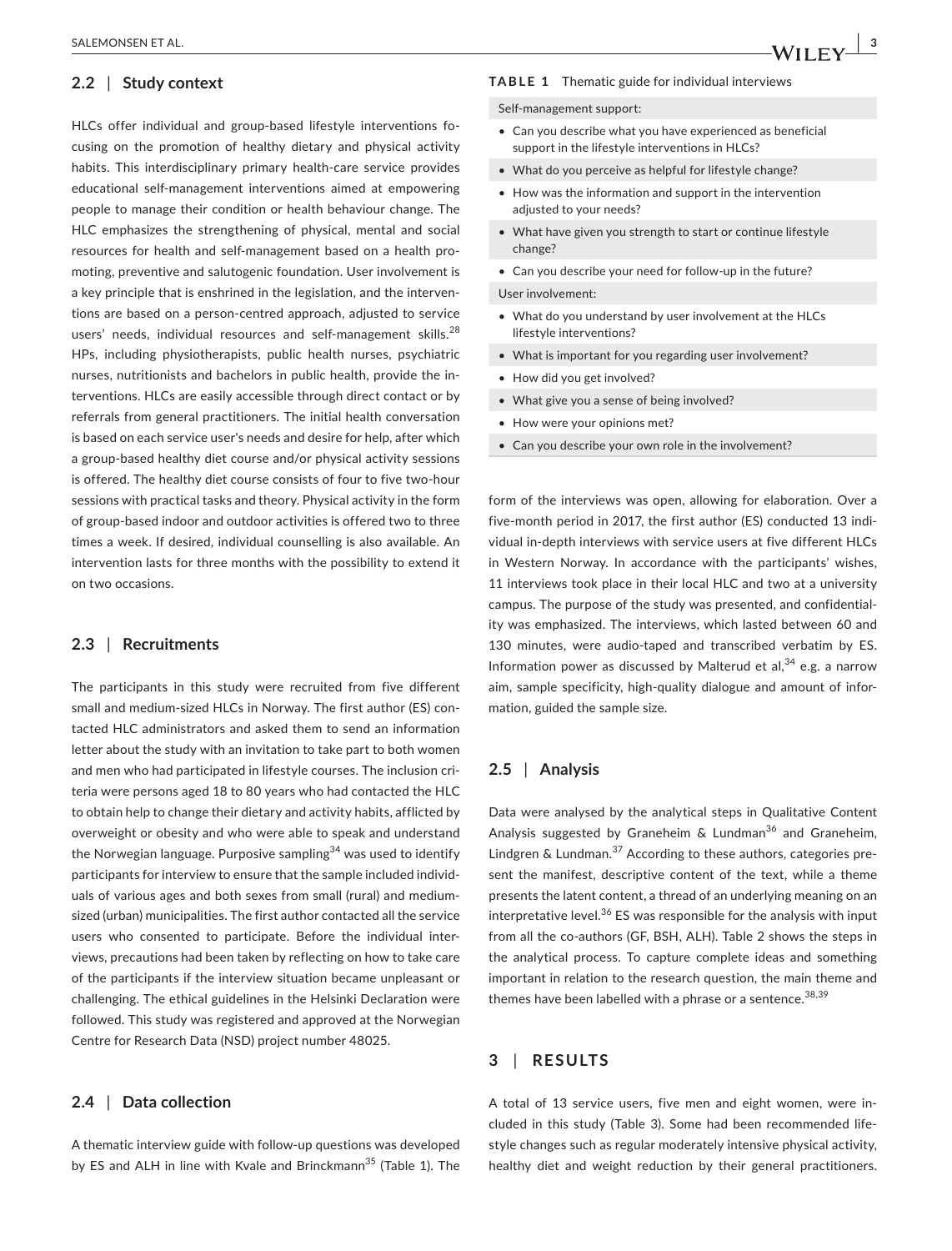### **TABLE 2** Steps of analytical process

| The transcripts were read repeatedly<br>to obtain an overall impression and<br>discussed at group meeting between<br>the authors                                                                                       |
|------------------------------------------------------------------------------------------------------------------------------------------------------------------------------------------------------------------------|
| The text was divided into meaning units<br>by first author                                                                                                                                                             |
| These meaning units were condensed<br>into a more written style                                                                                                                                                        |
| The condensed meaning units were<br>further abstracted and labelled with a<br>code by the first author (e.g., listening,<br>understanding needs, modifying,<br>tailoring, adjusting support, flexibility,<br>openness) |
| The codes were abstracted into<br>tentative sub-themes and continuously<br>regrouped and discussed between<br>the authors (e.g., the importance of<br>flexibility and individualized support)                          |
| The sub-themes were discussed, and<br>the latent content was labelled with a<br>sentence to capture context, complete<br>ideas and reasoning                                                                           |
| In accordance with the hermeneutical<br>methodological approach, the themes<br>were interpreted into a main theme<br>answering the aim of the study                                                                    |
|                                                                                                                                                                                                                        |

However, the majority had contacted the HLC on their own initiative because they wanted to lose weight and needed help to change their lifestyle habits. Several of the participants had contact with HLC and/or participated in physical activity group sessions for more than a year, and they still had this contact. The participants were either overweight (Body-Mass Index [BMI] ≥ 25) or obese (BMI ≥ 30) and had additional diagnoses that put them at risk (Table 4).

The analysis resulted in one main theme and four themes compromising several sub-themes related to the service users' experience of beneficial self-management support and user involvement when attending to lifestyle interventions in the HLC (Table 5).

# **3.1** | **Regaining self-esteem and dignity through active involvement and long-term self-worth support in partnership with others**

Overall, the participants were taking personal responsibility for active involvement. They described help as supporting self-worth and increasing their belief in self-management. They perceived being strengthened and regaining self-esteem and dignity by being invited to become involved in an equal partnership, built on a trustful relationship with competent HPs. User involvement was described as acknowledgement. Thus, acknowledgement can be the HPs' ability to personalize and tailor selfmanagement support and lifestyle intervention to service users' needs and everyday life. Participation in supervised groups and emotional support from peers increased motivation and self-belief. Several of the participants expressed a need for long-term support, and accessibility and long-term support was critical to maintenance of lifestyle change.

# **3.1.1** | **Self-efficacy through active involvement and better perceived health**

The participants described taking responsibility for the initiative to engage in the lifestyle interventions in the HLC. They described

|                | <b>Sex</b> | Age       | <b>Occupational status</b>         | Proposal and/or referral<br>from GP/ own initiative | Type of<br><i>intervention</i> | Duration of contact and<br>participation period |
|----------------|------------|-----------|------------------------------------|-----------------------------------------------------|--------------------------------|-------------------------------------------------|
| 1              | Male       | 60-69     | Retired                            | Own                                                 | IHC, HDG                       | 9 months                                        |
| 2              | Female     | $60 - 69$ | Disability pension                 | Own                                                 | IHC, HDG, PAG                  | 2 years                                         |
| 3              | Male       | 60-69     | Retired                            | Own and GP proposal                                 | IHC, HDG, PAG                  | 1-2 years                                       |
| $\overline{4}$ | Female     | $40 - 49$ | Disability pension                 | Own, GP referral                                    | IHC, HDG, PAG                  | $2-31/2$ years                                  |
| 5              | Male       | $30 - 39$ | Unemployed                         | Own and GP proposal                                 | <b>IHC</b>                     | 9-12 months                                     |
| 6              | Female     | $50 - 59$ | Disability pension                 | Own, GP referral                                    | IHC, HDG, PAG                  | 2 years                                         |
| 7              | Female     | 40-49     | Employed 50%-80%                   | Own                                                 | IHC, HDG, PAG                  | 9-12 months                                     |
| 8              | Female     | $60 - 69$ | Disability pension                 | Own, GP referral                                    | IHC, HDG, PAG                  | $2-31/2$ years                                  |
| 9              | Male       | 60-69     | Unemployed/long-term<br>sick leave | Own and GP proposal                                 | IHC, PAG                       | $2-31/2$ years                                  |
| 10             | Female     | $30 - 39$ | Employed 50%-80%                   | GP proposal and referral                            | IHC, HDG, PAG                  | 1-2 years                                       |
| 11             | Female     | $30 - 39$ | Unemployed                         | Own                                                 | IHC, HDG, PAG                  | 3-6 months                                      |
| 12             | Female     | $40 - 49$ | Employed 50%-80%                   | GP proposal and referral                            | IHC, HDG, PAG                  | 9-12 months                                     |
| 13             | Male       | 50-59     | Employed 50%-80%                   | Own, GP proposal and<br>referral                    | IHC, HDG, PAG                  | $2-31/2$ years                                  |

### **TABLE 3** Participant characteristics

*Note:* Abbreviations in Table 1: Individual Health Conversation (IHC), Healthy Diet in Groups (HDG), Physical Activity in Groups (PAG).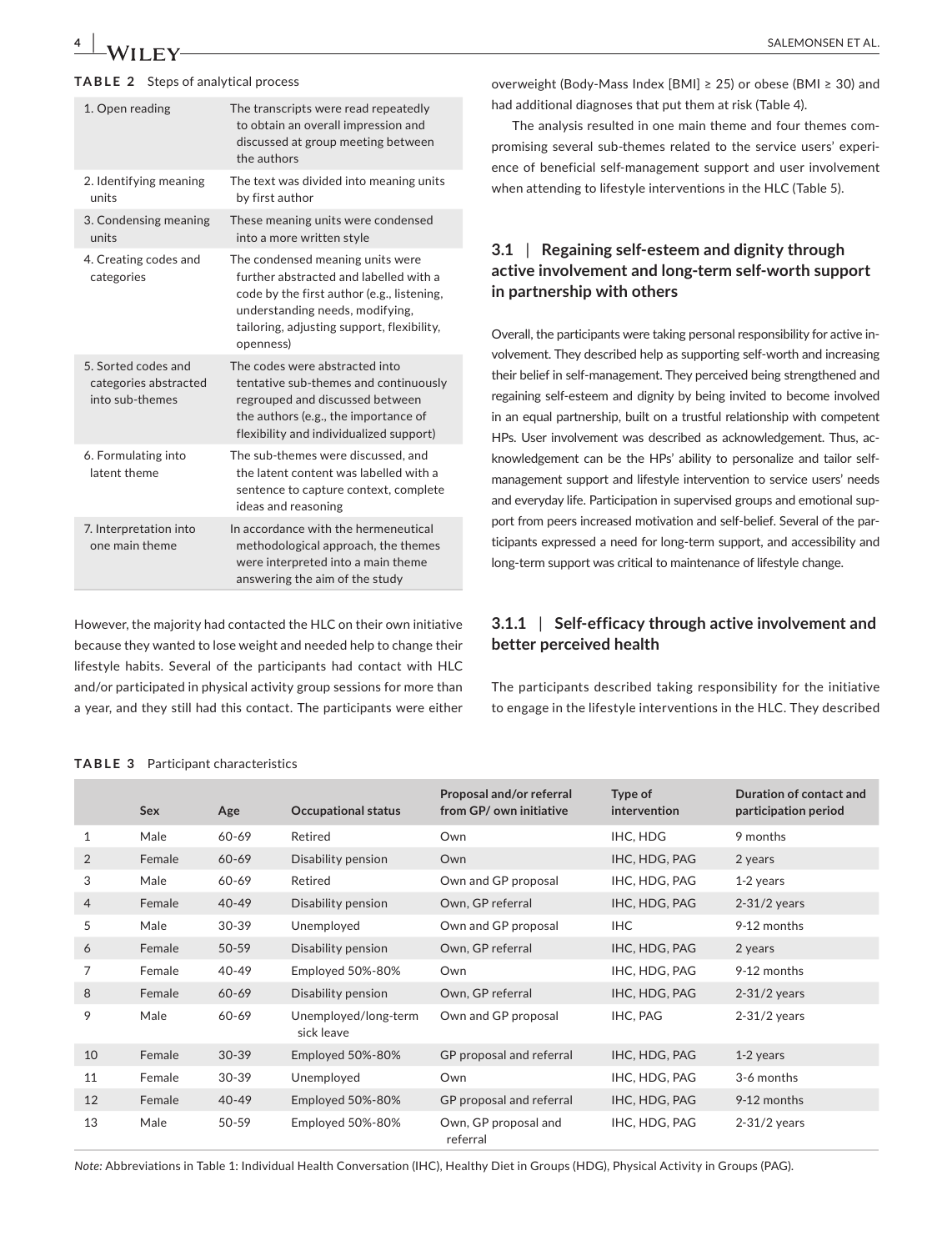**TABLE 4** Self-reported challenges, strains and additional diagnoses (number of participants in brackets)

**One or several of somatic diagnosis**: Type 2 diabetes (3), cardiovascular disease (CVD) (4), chronic obstructive pulmonary disease (COPD) (2), coeliac disease (1), multi sclerosis (MS) (1), sleep apnoea (1), various chronic pain conditions (8), fibromyalgia (3), cancer (2)

**One or several of psychosocial strains and challenges**: Anxiety (3), depression (4), loss and grief (1), identity reactions (12), eating disorders (2), suicidal thoughts (2), alcohol abuse (1), isolation (6), financial difficulties (2)

**TABLE 5** Main theme, themes and sub-themes describing service users' experiences of beneficial self-management support and user involvement in the HLCs

*Main theme*: Regaining self-esteem and dignity through active involvement and long-term self-worth support in partnership with others

| <b>Theme</b>                                                                   | Sub-theme                                                                                                 |
|--------------------------------------------------------------------------------|-----------------------------------------------------------------------------------------------------------|
| Self-efficacy through active<br>involvement and better                         | Being in control by having ownership<br>of personal goals                                                 |
| perceived health                                                               | Responsibility by showing initiative<br>and participating                                                 |
|                                                                                | The significance of the effects of<br>training                                                            |
| Valued through HPs<br>acknowledgement,                                         | Knowledgeable health professionals<br>increase trust and safety                                           |
| equality and individualized<br>support                                         | Feeling stronger by perceiving<br>emotional support from interested<br>and sensitive health professionals |
|                                                                                | Sense of equality and worth through<br>acknowledgement                                                    |
|                                                                                | The importance of flexibility and<br>individualized support                                               |
| Increased motivation and<br>self-belief through peer<br>support and fellowship | Encouragement and a sense of<br>worth through peer support in an<br>inclusive environment                 |
|                                                                                | A sense of identity and fellowship<br>through the sharing of experience                                   |
|                                                                                | Meaningfulness by obtaining<br>structure and commitment                                                   |
| Maintenance of lifestyle<br>change through                                     | A need for continued awareness and<br>focus                                                               |
| accessibility and long-<br>term support                                        | A need for long-term support to<br>maintain lifestyle change                                              |
|                                                                                | The importance of accessibility                                                                           |

maintaining new habits, what they had managed to change in their diets, activity habits and how much weight they had lost. They showed willpower and discipline by describing how they performed even if they disliked it. Everyone had already experienced the positive effects of training such as improved strength, fitness and weight loss. Some experienced sleeping better, using less painkillers and that their knees and hips were better off during periods

of active lifestyle and training. Feelings of progress and positive health outcomes made them enjoy activity and training. This experience of well-being, more energy and strength gave them a sense of meaningfulness and motivation to continue lifestyle changes.

> It's motivating to see the changes in my body fat, change in this abdominal fat and muscle mass, very motivating. I think quitting smoking and starting to work out is the best thing I`ve done… at least I feel much better with myself.

> > (Male 60-69).

Several of the participants experienced having developed a belief in their own ability to manage lifestyle change, be in control and also of being aware of and developing personal skills related to willpower, knowledge, understanding of consequences and using their own resources in the process of change (self-management-skills). Belief in their own ability (self-efficacy) and experience of well-being and support strengthened their motivation to continue implementing lifestyle changes.

# **3.1.2** | **Valued through HPs acknowledgement, equality and individualized support**

The participants experienced the first meeting at the HLC, the individual counselling and all the subsequent meetings with HPs as supportive, with an emphasis on confidentiality that led to a feeling of safety. Everyone noted that the HPs were highly competent and knowledgeable possessing both communication and relational skills. HPs created a positive and welcoming atmosphere, shared their knowledge, as well as inviting and encouraging service users to participate, which in turn led to a positive commitment. HPs were described as being helpful, sensitive, including everyone, having a positive personality and attitude, taking time to listen to the participants' stories and showing genuine interest in them as individuals:

> They exude a desire to be there for you, they are genuinely interested in you. They want you to participate… The openness and the way everyone are included have been the most important experience for me. The philosophy here is fantastic!

> > (Male 60-69).

The participants experienced being met, listened to and receiving emotional support in terms of a coherent and holistic approach. Feedback, encouragement and emotional support were very important for all the participants. They described this as 'they build you up', meaning giving them belief in own ability to manage, self-respect and worth. This can be exemplified by one of the participants:

> The way they do it…they encourage you to perform, everything is good enough, they build you up and you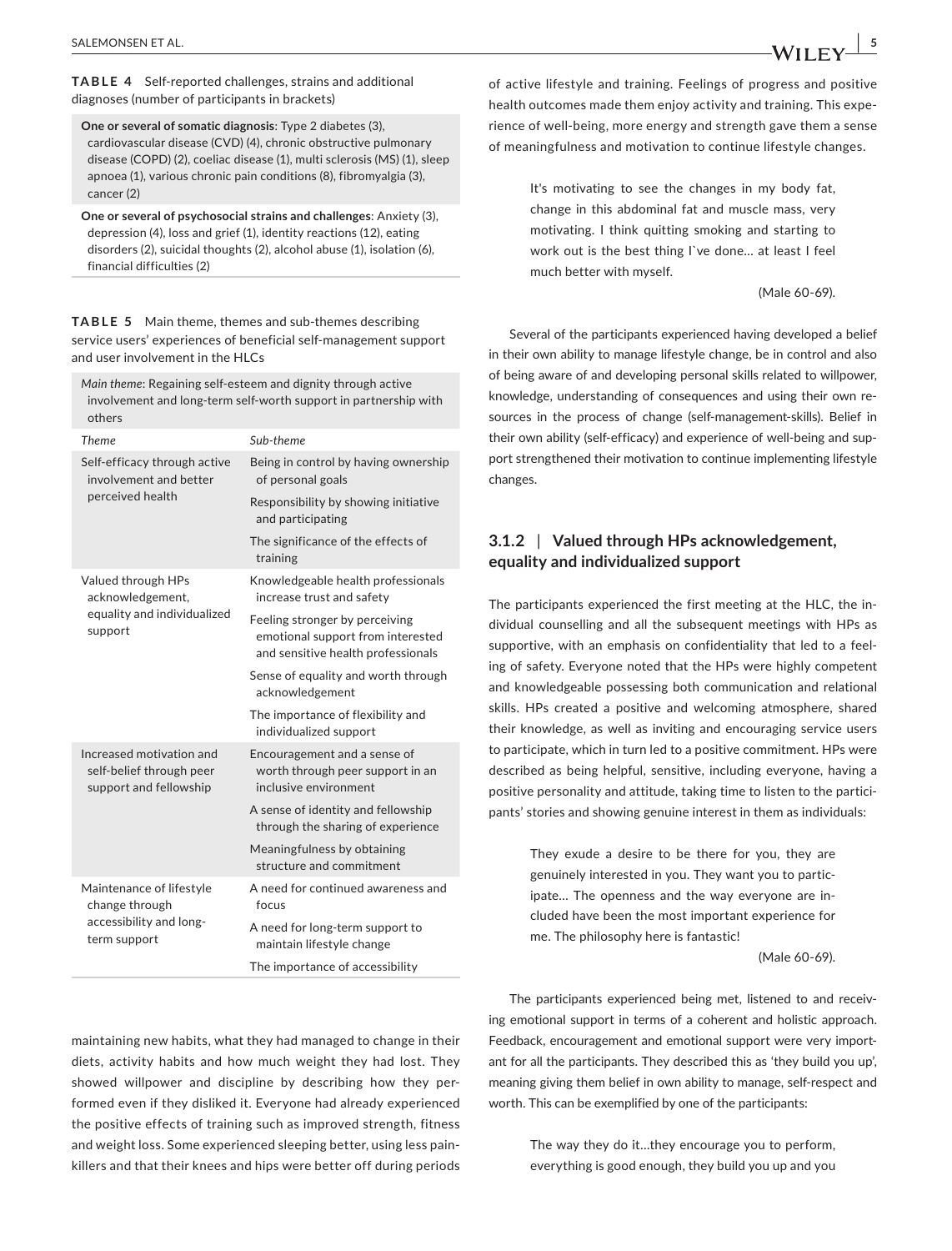get a feeling of being able to manage. This is a great motivation for me, and I feel I am doing well even if I am not a world champion.

(Female 40-49).

The participants experienced that HPs gave them responsibility for choice, but motivated, encouraged and provided positive feedback on their choices in the process of change. HPs emphasized 'raising awareness' and the service users' personal resources and skills, focusing on what they managed, not what they failed to accomplish. The service users' views were respected, and their needs and values recognized. Being listened to, respected and acknowledged increased the feeling of being taken seriously and a sense of being in a partnership and equal relationship with the 'experts'. This attitude shows respect for service users' autonomy and is illustrated by one of the participants:

> I experience that my opinions are at least as important as theirs (HPs), so I have a strong feeling of being met, seen and heard.

> > (Female 60-69).

The service users experienced being free to choose to participate in dietary interventions, activity interventions or both and to some degree the freedom to choose individual counselling, group interventions or both. HPs emphasized group participation, but there was an opportunity to just have individual consultations. The participants appreciated the opportunity to choose what is best for them:

> What I appreciate is that they don't force you in one direction. They say 'you're welcome. This is our menu. What do YOU want?'

> > (Male 60-69).

HPs made adjustments due to service users' personal needs and the participants highly appreciated the opportunity for follow-up conversations when they experienced relapses. Everyone reported receiving individual practical guidance from HPs in the form of, for example, alternative exercises, how to avoid energy dense food and how to reward themselves. Flexibility and adjustment to service users' needs stimulated engagement and involvement in the participants' own change process and management, serving as an invitation to codetermination in issues related to the participants' need for health care. This individualized adjustment was also important for the sense of worth, which was exemplified by one of the participants:

> They listen to what you say. They don't overrule you! They just facilitate and adjust. They listen very carefully to your opinions and adjust according to your needs. Theytell you to listen to your body, try as much as you can and it's good enough. That made me feel safe. (Female 40-49).

# **3.1.3** | **Increased motivation and self-belief through peer support and fellowship**

When starting at the HLC, several of the participants experienced a sense of being unsafe and feeling uncomfortable in group sessions, and the thought of working out with others and exposing their big body and bad shape was frightening. After some time, most of the participants experienced the group as a safe place. They experienced inclusion, an atmosphere of humour, respect and acknowledgement, as well as a safe place to express personal views. Getting inspiration from, sharing experiences and being supported and encouraged by the other participants were essential for endurance and motivation:

> I prefer group training because it's so difficult to do the exercises alone… the motivation in the spinning sessions when your fellow participants tell you how well you are doing…the motivation and the encouragement that's what group training is all about and it keeps you going.

> > (Female 30-39).

In the group sessions, the social and emotional support, fellowship, the feeling of togetherness and creation of new friendships became more and more important for participation, joy, well-being and meaningfulness in everyday life and served as a motivation for the continuation of change:

> Participating in the training groups is like balsam to me. I can't do without it. It's not only the exercise but the whole group. The whole group contributes…. We care about each other and you get a feeling of being wanted and your presence is appreciated. It makes me feel so good.

> > (Female 30-39).

The participants also described both a need for structure and a sense of commitment to meet and participate in relation to the other participants and to themselves. Several of the participants were unemployed, retired or on a disability pension, thus participating in diet groups and especially physical activity groups helped to create structure, routines and meaning in everyday life:

> The group is a commitment. So simple and so important! When you don't have a job to go to, it's important to get up in the morning, have something to do, have someone to meet, to be together in a group, training… it means everything for my mental health…to have this fellowship, meeting people with a positive attitude.

> > (Female 40-49).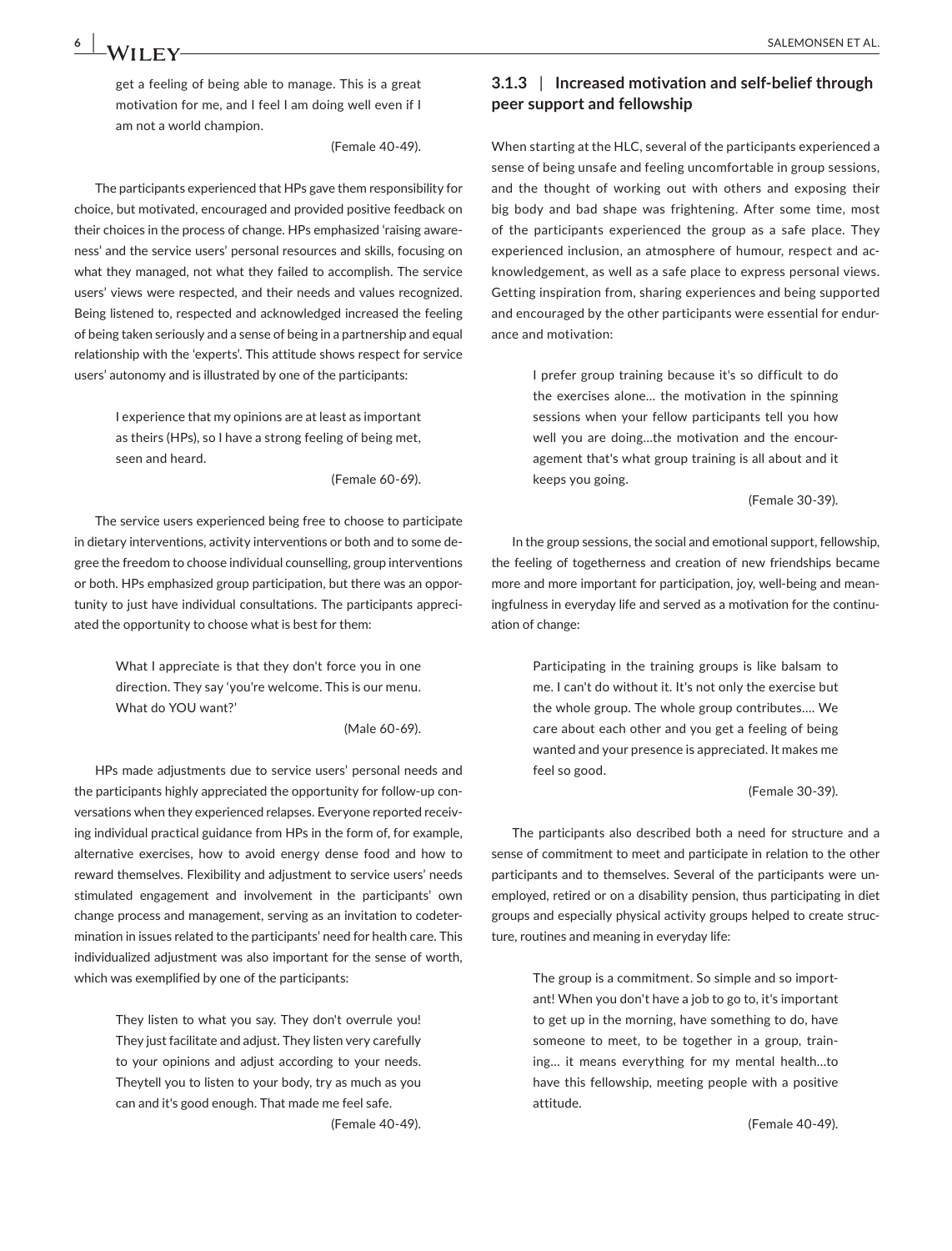# **3.1.4** | **Maintenance of lifestyle change through accessibility and long-term support**

The service users described a need for someone to contact when they experience adversity and relapse. They considered that the HCL was a locally situated and easily accessible (low threshold) healthcare service that was easy to contact if they needed something, which created a sense of safety. The participation period for these service users, ranged from 3 to 42 months (Table 3), depending on individual needs and availability. One of the participants expressed:

> It's very important to have someone to contact when you experience adversity. I have sent a request to my provider at the HLC and she always found time for me to have a talk about what is happening and how to manage it. The follow-up is the best experience, from the first health conversation and now, two years later, getting support and encouragement when I need it. (Male 50-59).

Some of the participants described needing someone to 'put you on track again' when relapses and old habits occur. The service users expressed a need for continuing participation in groups and follow-up by HPs. Some expressed a desire for permanent follow-up. Everyone experienced that HLCs offered a low-cost intervention, stretching over a long period of time, which is important for letting the change process take place:

> It is so important that the interventions and the activity group stretches over a period of time and that this is a health-care service that lasts and gives me the opportunity to apply for a new period.

> > (Female 60-69).

# **4** | **DISCUSSION**

HLCs offer self-management interventions for persons in need of support for lifestyle change, with the intention of empowering the participants to achieve self-management and improved health. The aim of this study was to explore beneficial self-management support and user involvement for persons afflicted by overweight or obesity attending lifestyle interventions in HLCs. In the following, we will discuss the results in relation to previous research within this field and in the context of HLC and primary care. The main theme and themes will guide the discussion.

# **4.1** | **Regaining self-esteem and dignity through active involvement and long-term self-worth support in partnership with others**

Service user's active involvement and long-term self-worth support in partnership with HPs and fellow participants seem to be an overall means to achieve individual empowerment, user involvement and self-management. We suggest that acknowledgement and individualized support from competent HPs promote selfworth and participation, which are a prerequisite for user involvement and again for self-management. These findings support the connection between self-management support and user involvement and that these may be considered synonyms and overlapping in chronic diseases. $^{13}$  Over time, acknowledgement, equality and self-worth support may contribute to a feeling of dignity. Previous studies on HLC participants' perceptions of seeking help for lifestyle change show that persons afflicted by overweight or obesity experience emotional distress and search for change and dignity.33,40 How one looks at her/himself is an existential question of identity. Self-worth support may lead to an increased feeling of being a valuable person, and belief in oneself.

The service users experience *self-efficacy through active involvement and better perceived health*. This indicates that individual elements influencing user involvement and self-management were related to the service users' motivation. Perceived control and self-efficacy are important elements in individual empowerment, $41,42$  and an important goal of the interventions in HLCs. $28$ We suggest that taking the initiative to change and to participate in HLC shows autonomous motivation. Previous research confirms that a participant whose motivation was more autonomous would attend intervention programmes more regularly.<sup>43</sup> Autonomous motivation, self-efficacy, as well as self-regulation skills and a positive body image are suggested to be the best individual psychological mechanisms for successful weight management and physical activity outcomes.44,45 Self-efficacy focused education would probably enhance self-efficacy, regulate self-management behaviours, increase knowledge and improve health-related quality of life.<sup>46</sup> Belief in one's own ability and self-esteem are important concepts in Antonovsky's salutogenic approach and theory of general resistance resources.<sup>47</sup> Based on the salutogenic approach in HLC, HPs should continue to provide emotional self-worth support in order to promote self-efficacy as a means for self-management, thus achieving the key goal of educational interventions.4,6 This includes personal responsibility for active involvement and a desire to lose weight and improve physical strength, health and well-being. Experiencing positive effects of training and receiving beneficial support seemed to influence the participants motivation and initiation of activity. Better perceived health, feelings of progress, strength and well-being made most of our participants enjoy physical activity and gave them a sense of meaningfulness, belief in their own ability and motivation to continue with lifestyle change. Previous experience and control are key factors for self-efficacy, as control is related to the expectations of management.<sup>48</sup>

The present study reveals that the service users are *valued through HPs acknowledgement, equality and individual support*. The participants experienced a strong partnership with their providers and described that emotional support, acknowledgement and having a sense of equality in a partnership with HPs create a sense of worth and are essential for the service user's involvement in their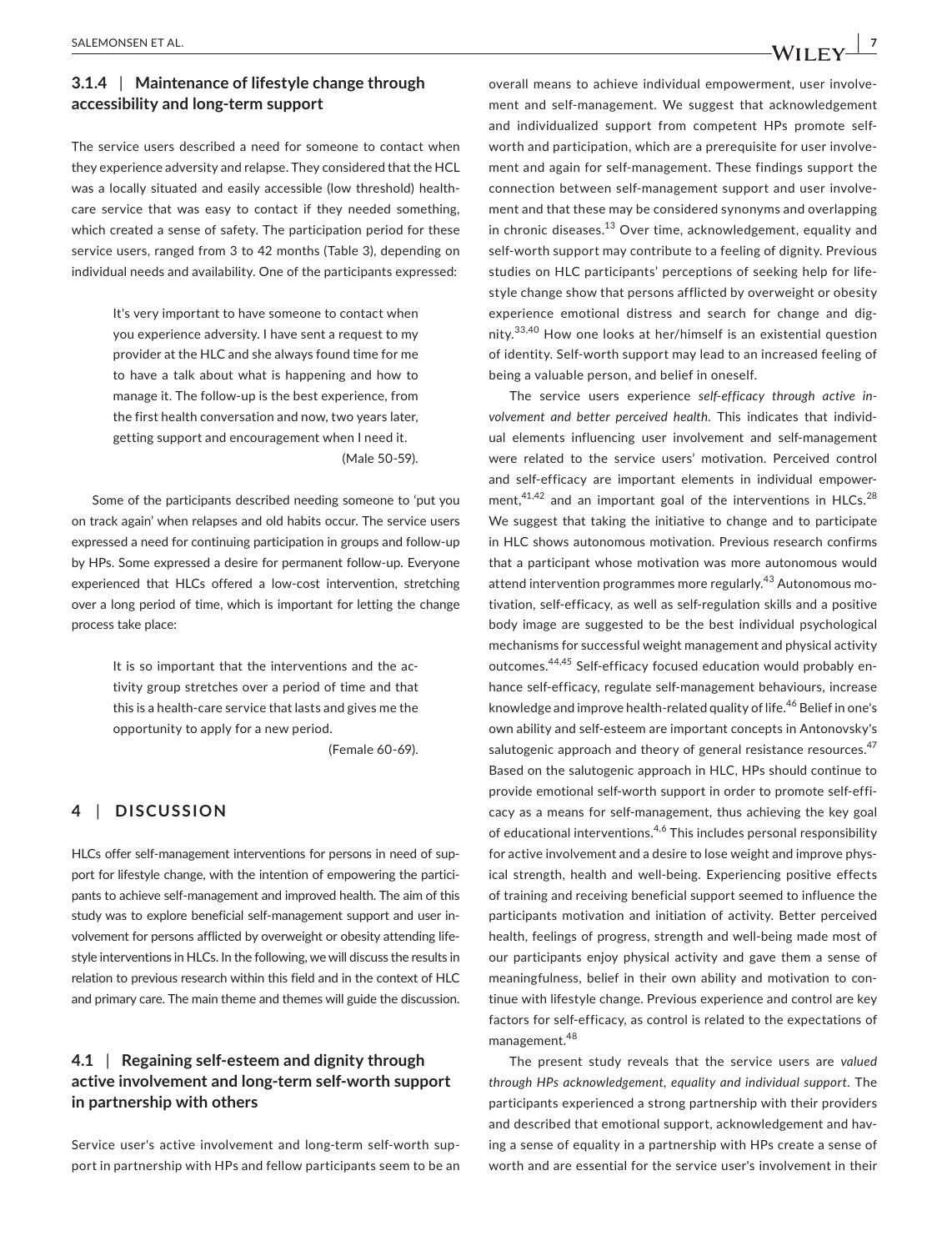process of change. Previous studies describe that a trustworthy relationship between service users and HPs seems to be based on respect, trust and acknowledgement.32,49,50 Acknowledgement and a sense of equality are described by our participants as a feeling of being listened to and taken seriously. This is consistent with other studies of lifestyle interventions, showing that acknowledgement, equality and individualization are core elements of user involvement.<sup>32,51,52</sup> Thus, the importance of trained HPs who possess effective communication skills, and are competent, confident and supportive was highlighted. $32,49,53$  In our study, HPs' flexibility and ability to personalize and tailor self-management support and lifestyle intervention to the service users' needs and everyday life was important for their participation and adherence to the intervention programme. Other studies from patient education programmes and lifestyle consultations in primary care confirm that HPs' ability to be observant and individualize and tailor interventions to the service users' values, needs and situation is essential, which underscores the necessity of a person-centred approach.  $32,49,53,54$ Client-centred therapy emphasizes acknowledgement and a trustful relationship as fundamental in therapy and behavioural change processes.<sup>55</sup>

*Increased motivation and self-belief through peer support and fellowship* is demonstrated by the service users' experience of the value of being included, group affiliation and a common identity. Group-based interventions are characterized by opportunities for social interactions and support from others who are experiencing similar challenges. The group dynamic during patient education interventions might be more important for improving self-management skills than the actual content of the programme.<sup>56</sup> The social and emotional support in the fellowship with peers, the feeling of togetherness and the creation of new relationships and friendships became important for well-being and meaningfulness in everyday life and as well as serving as a motivation for the continuation of change. This is also supported by studies from Norwegian primary care, where service users argued that the group-based approach would improve social peer support, which could have a positive impact on participants' well-being and subsequently on self-management.<sup>57</sup> Learning from other patients' experiences, being with peers, having a feeling of belonging and being with equals or people who understand you are described as the key to success in diabetes patient education.<sup>58</sup> Our study supports these findings and we believe that the sense of belonging and identity may be especially important for our participants, taking into account the stigmatization experienced by persons with overweight or obesity.<sup>27,40,59</sup> A Norwegian study shows that group-based diabetes self-management education improved self-management skills and psychosocial outcomes such as self-efficacy, and the authors suggest that other factors such as peer identification, normalization and group interactions are the 'active ingredients' and as such substantially influence the effectiveness of group-based education interventions for the management of type 2 diabetes.<sup>60</sup> Future research should explore these factors in weight self-management for persons afflicted by overweight or obesity.

*Maintenance of lifestyle change through accessibility and longterm support* is evident through the service users concerns about how they would manage on their own after the conclusion of the HLC intervention. Most of them expressed a desire for continued or prolonged follow-up by competent HPs in the HLC, highlighting the value of an easily accessible, locally based health-care service. A major challenge in the treatment of overweight and obesity is the long-term maintenance of weight loss.<sup>20,61</sup> The reasons for high relapse rates in overweight and obesity treatment are complex and not fully understood. Nevertheless, there is a considerable amount of literature documenting that people need further follow-up after participation in a lifestyle interventions  $21,62$  and comprehensive evidence of the necessity for long-term support or prolonged contact between HPs and service users to enable weight loss maintenance.<sup>17,22,61,63</sup> Frequent long-term treatment and user-HP contact, for example provided in group sessions, are perhaps the most successful methods for preventing weight regain.<sup>20,63,64</sup> Over the last 20-30 years, there has been an extensive amount of research that investigated long-term weight loss, including professional contact and relapse prevention. These studies demonstrate that successful long-term management of obesity may require maintenance programmes involving years rather than months of follow-up care and extended treatment in the form of weekly or bi-weekly individual or group therapy sessions $17,22$  in person, by phone or internet.<sup>65</sup> On the other hand, prolonged follow-up involves a cost. It is reasonable to believe that HLC participants need further support and motivation to continue regularly monitoring their food intake and physical activity in order to maintain their lifestyle change and self-management. Our findings demonstrate that several of the participants continued to take part, especially in activity group sessions, after the conclusion of their three assigned periods (Table 3). We believe that some HPs recognize the need for long-term follow-up and in some way are 'gaming the system' by letting the participants continue to attend in group sessions. By so doing, they recognize each service user's need for continued support, which can be seen as adjusted and individualized health-care support, as well as a shared responsibility of partnership. Given the chronic nature of obesity, extended care may be necessary to achieve long-term health benefits,  $52,61$  but first and foremost, obesity should be recognized as a chronic condition that requires lifelong support.<sup>21,22</sup> The considerable amount of literature on self-management in chronic conditions like type 2 diabetes and cardiovascular diseases, in contrast to the sparse literature on overweight and obesity may be explained as a lack of recognition of overweight and obesity as a chronic disease. The World Obesity Federation considers obesity to be a chronic relapsing disease.  $2,66$  However, recognition of obesity as a disease is by no means universal.<sup>67</sup> HPs play a critical role in facilitating longterm changes and follow-up after lifestyle interventions.<sup>65</sup> We suggest that cost-effective follow-up programmes, maybe over years, should be developed, including long-term self-care strategies with a supportive design and practice to promote self-esteem and dignity. Further studies should also focus on methods to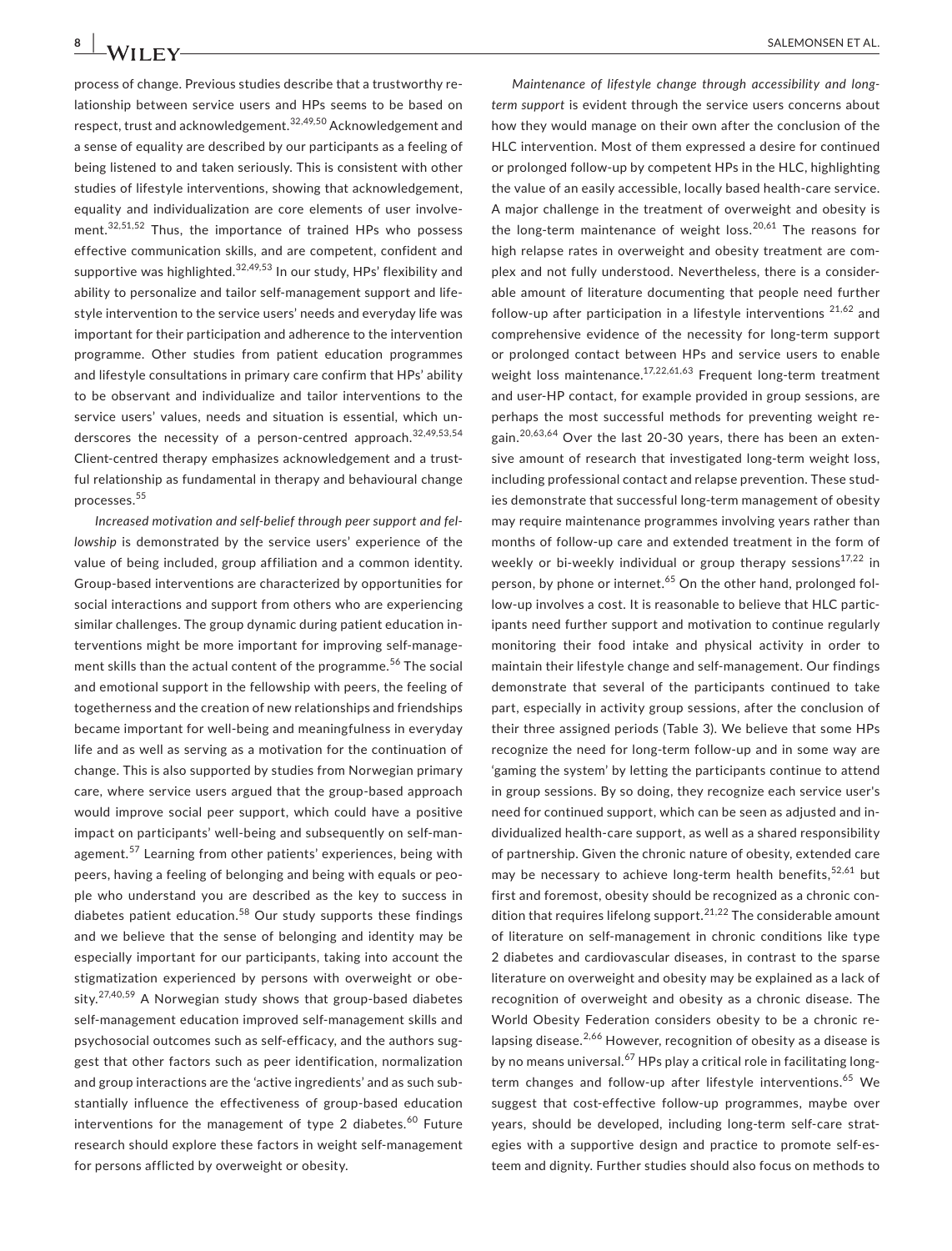improve these programmes regarding social support, for example recruitment of participants with friends or family to safeguard the necessary long-term support. There is a need to investigate HPs' role and understanding of these matters to fully understand how self-management support and user involvement are beneficial for self-management and lifestyle change in HLCs.

# **5** | **METHODOLOGICAL CONSIDERATIONS**

The trustworthiness of the findings is related to confidence in the analysis<sup>68</sup> and to the researchers' preunderstanding and interpretation of the statements made by the service users.<sup>69</sup> We argue that the trustworthiness of our findings was strengthened by systematically analysing the data using inductive coding and categorization.<sup>70</sup> The first author (ES) performed the analysis and interpretation of the data, while the co-authors (GF, BSH, ALH) critically reviewed the interpretations. Discussion of the sub-themes and themes on several occasions over a period of time was a process aimed at finding the most appropriate interpretation and increasing the credibility of the findings. ES conducted the interviews and in order to minimize potential bias, the co-authors read all the transcribed interviews. The researchers' various disciplinary backgrounds and clinical experience as a psychiatric nurse (ALH), a public health nurse (ES, BSH), patient education (GF) and intensive care (BSH) enriched the analysis and interpretation, thereby increasing the trustworthiness. The reporting quality in the present paper was cross-checked to comply with the consolidated criteria for reporting qualitative studies using the 32-item COREQ checklist.<sup>71</sup>

The strengths of the present study include the richness of each semi-structured in-depth interview. The variation in age, gender, background and current situation, in addition to the collection of data from five different HLCs in both rural and urban municipalities, reflects multiple realities and practices, which might increase the transferability to other settings.

However, some methodological limitations should be addressed. HPs' recruitment of participants could be influenced by their knowledge of service users who were especially satisfied. The self-selection of volunteers to participate and the service users' opportunity to participate in HLC interventions in the daytime (due to their employment situation) may have influenced their descriptions of user involvement and satisfaction (structure and social support). We have no data on those who declined to take part in the study, or those who were prevented from participating for various reasons. However, as the aim of the study concerned experience of beneficial self-management support and user involvement (and not useless support and barriers to participation), the participants recruited were therefore suitable.

# **6** | **CONCLUSION**

Our findings suggest that service user's active involvement and longterm self-worth support in partnership with others seem to promote self-management and user involvement. Acknowledgement from HPs in HLCs, self-management support tailored to service users' needs, and peer support in supervised group sessions seems to be important mechanisms for increasing user involvement, self-efficacy and self-esteem, leading to dignity and individual empowerment. We believe that lifestyle change is not simply a question of individual autonomous motivation and willpower, but primarily concerns relational, emotional and social support. Long-term self-worth support from significant others seems to be some of the successful ingredients to lifestyle change. A collectivist perspective can integrate the importance of significant others, involvement and shared responsibility. Motivating participants to participate in HLC interventions together with a friend or a partner may lead to more independence, 'self'-management and lasting lifestyle changes. Recognizing overweight and obesity as a chronic condition in line with diabetes type 2 etc and providing long-term support, maybe over many years for those in need, will strengthen the ability of HLCs to provide beneficial 'self' management support to persons afflicted by overweight or obesity.

### **ACKNOWLEDGEMENTS**

The authors would like to thank health personnel at Healthy Life Centres for recruiting participants for the study and for facilitating interviews at local HLCs. We are grateful to the participants for sharing their time and experience. We also thank Monique Federsel for reviewing the English language.

#### **CONFLICTS OF INTEREST**

The authors declare that they have no competing interests.

#### **DATA AVAILABILITY STATEMENT**

The data set used and analysed during the current study is available from the corresponding author on reasonable request.

#### **ORCID**

*Elin Salemonsen* <https://orcid.org/0000-0002-3289-4884>

#### **REFERENCES**

- 1. World Health Organization: Noncommunicable diseases Fact Sheet. [https://www.who.int/en/news-room/fact-sheets/detail/nonco](https://www.who.int/en/news-room/fact-sheets/detail/noncommunicable-diseases) [mmunicable-diseases](https://www.who.int/en/news-room/fact-sheets/detail/noncommunicable-diseases) 2018. Accessed 18.01. 2019.
- 2. World Health Organization: Obesity and overweight Fact Sheet. [https://www.who.int/en/news-room/fact-sheets/detail/obesity](https://www.who.int/en/news-room/fact-sheets/detail/obesity-and-overweight)[and-overweight](https://www.who.int/en/news-room/fact-sheets/detail/obesity-and-overweight) 2018. Accessed 23.01.2019.
- 3. Stenberg U, Vågan A, Flink M, et al. Health economic evaluations of patient education interventions a scoping review of the literature. *Patient Educ Couns*. 2018;101(6):1006-1035. [https://doi.](https://doi.org/10.1016/j.pec.2018.01.006) [org/10.1016/j.pec.2018.01.006](https://doi.org/10.1016/j.pec.2018.01.006)
- 4. Bodenheimer T, Lorig K, Holman H, Grumbach K. Patient self-management of chronic disease in primary care. *JAMA*. 2002;288(19):2469- 2475. <https://doi.org/10.1001/jama.288.19.2469>
- 5. Barlow J, Wright C, Sheasby J, Turner A, Hainsworth J. Selfmanagement approaches for people with chronic conditions: a review. *Patient Educ Couns*. 2002;48(2):177-187. [https://doi.org/10.1016/](https://doi.org/10.1016/s0738-3991(02)00032-0) [s0738-3991\(02\)00032-0](https://doi.org/10.1016/s0738-3991(02)00032-0)
- 6. Lorig KR, Holman HR. Self-management education: history, definition, outcomes, and mechanisms. *Ann Behav Med*. 2003;26(1):1-7. [https://doi.org/10.1207/S15324796ABM2601\\_01](https://doi.org/10.1207/S15324796ABM2601_01)
- 7. Thille P, Ward N, Russell G. Self-management support in primary care: Enactments, disruptions, and conversational consequences. *Soc Sci Med*. 2014;108:97-105. [https://doi.org/10.1016/j.socsc](https://doi.org/10.1016/j.socscimed.2014.02.041) [imed.2014.02.041](https://doi.org/10.1016/j.socscimed.2014.02.041)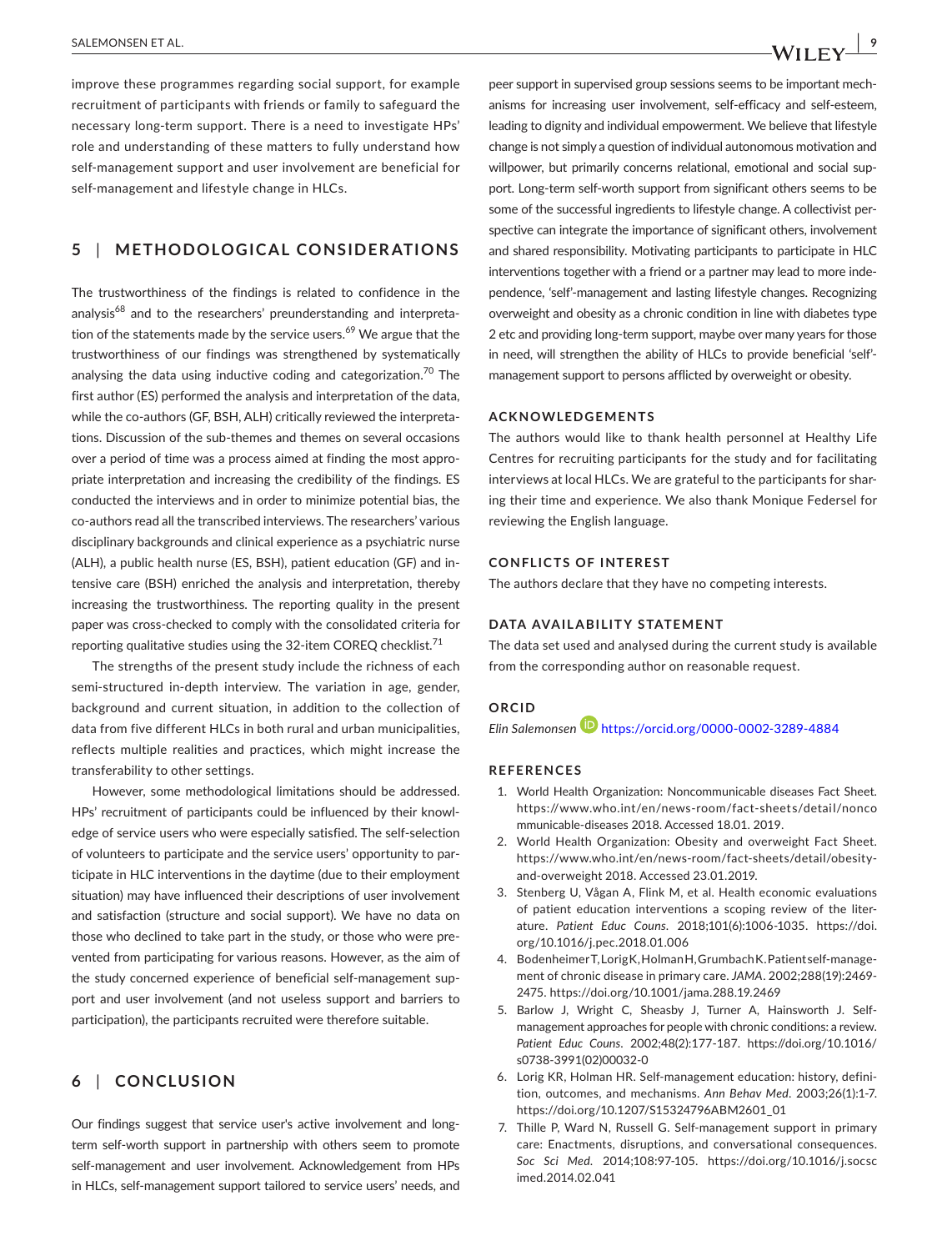# **10 |**  SALEMONSEN ET AL.

- 8. Vrangbaek K. Patient involvement in Danish health care. *J Health Organ Manag*. 2015;29(5):611-624. [https://doi.org/10.1108/](https://doi.org/10.1108/jhom-01-2015-0002) [jhom-01-2015-0002](https://doi.org/10.1108/jhom-01-2015-0002)
- 9. Dent M, Pahor M. Patient involvement in Europe–a comparative framework. *J Health Organ Manag*. 2015;29(5):546-555. [https://doi.](https://doi.org/10.1108/jhom-05-2015-0078) [org/10.1108/jhom-05-2015-0078](https://doi.org/10.1108/jhom-05-2015-0078)
- 10. The Norwegian Ministry of Health and Care Service: Report to the Storting Meld. St. 26 (2014-2015), The primary health and care services of tomorrow – localised and integrated, (White Paper). [https://www.regjeringen.no/en/dokumenter/meld.-st.-26-20142](https://www.regjeringen.no/en/dokumenter/meld.-st.-26-20142015/id2409890/?q=meld) [015/id2409890/?q](https://www.regjeringen.no/en/dokumenter/meld.-st.-26-20142015/id2409890/?q=meld)=meld 2015. Accessed 12.01.2019.
- 11. World Health Organization: Health Promotion Glossary. [https://](https://www.who.int/healthpromotion/about/HPR Glossary 1998.pdf?ua=1) [www.who.int/healt](https://www.who.int/healthpromotion/about/HPR Glossary 1998.pdf?ua=1) hprom otion/ about/ HPR%20Glo ssary [%201998.pdf?ua](https://www.who.int/healthpromotion/about/HPR Glossary 1998.pdf?ua=1)=1 1998. Accessed 21.10.18.
- 12. Omeni E, Barnes M, MacDonald D, Crawford M, Rose D. Service user involvement: impact and participation: a survey of service user and staff perspectives. *BMC Health Serv Res*. 2014;14(1):491. <https://doi.org/10.1186/s12913-014-0491-7>
- 13. Greenhalgh T. Patient and public involvement in chronic illness: beyond the expert patient. *BMJ*. 2009;338:b49. [https://doi.](https://doi.org/10.1136/bmj.b49) [org/10.1136/bmj.b49](https://doi.org/10.1136/bmj.b49)
- 14. Artinian NT, Fletcher GF, Mozaffarian D, et al. Interventions to promote physical activity and dietary lifestyle changes for cardiovascular risk factor reduction in adults. A scientific statement from the American Heart Association. *Circulation*. 2010. [https://doi.](https://doi.org/10.1161/CIR.0b013e3181e8edf1) [org/10.1161/CIR.0b013e3181e8edf1](https://doi.org/10.1161/CIR.0b013e3181e8edf1)
- 15. Greaves CJ, Sheppard KE, Abraham C, et al. Systematic review of reviews of intervention components associated with increased effectiveness in dietary and physical activity interventions. *BMC Public Health*. 2011;11(1):119. <https://doi.org/10.1186/1471-2458-11-119>
- 16. Dombrowski SU, Knittle K, Avenell A, Araujo-Soares V, Sniehotta FF. Long term maintenance of weight loss with non-surgical interventions in obese adults: systematic review and meta-analyses of randomised controlled trials. *BMJ*. 2014;348:g2646. [https://doi.](https://doi.org/10.1136/bmj.g2646) [org/10.1136/bmj.g2646](https://doi.org/10.1136/bmj.g2646)
- 17. Perri MG, Ariel-Donges AH. Maintenance of weight lost in behavioral treatment of obesity. In: Wadden TA, Bray GA, eds. *Handbook of Obesity Treatment*. New York: The Gilford Press; 2018: 393.
- 18. Lagger G, Pataky Z, Golay A. Efficacy of therapeutic patient education in chronic diseases and obesity. *Patient Educ Couns*. 2010;79(3):283-286.<https://doi.org/10.1016/j.pec.2010.03.015>
- 19. Albano MG, Golay A, De Andrade V, Crozet C, d'Ivernois J-F. Therapeutic patient education in obesity: analysis of the 2005–2010 literature. *Educ Ther Patient/Ther Patient Educ*. 2012;4(2):S101-S110. <https://doi.org/10.1051/tpe/2012011>
- 20. Montesi L, El Ghoch M, Brodosi L, Calugi S, Marchesini G, Dalle Grave R. Long-term weight loss maintenance for obesity: a multidisciplinary approach. *Diabetes Metab Syndr Obes*. 2016;9:37–46. <https://doi.org/10.2147/DMSO.S89836>
- 21. Martins C. Wight loss maintenance a tortuos path. Indremedisineren, [https://indremedisinerenno/2018/02/weigh](https://indremedisinerenno/2018/02/weight-loss-maintenance-a-tortuous-path/) [t-loss-maintenance-a-tortuous-path/](https://indremedisinerenno/2018/02/weight-loss-maintenance-a-tortuous-path/) 2018, (04:2017).
- 22. Perri MG. The maintenance of treatment effects in the long-term management of obesity. *Clin Psychol*. 1998;5(4):526-543. [https://](https://doi.org/10.1111/j.1468-2850.1998.tb00172.x) [doi.org/10.1111/j.1468-2850.1998.tb00172.x](https://doi.org/10.1111/j.1468-2850.1998.tb00172.x)
- 23. Booth HP, Prevost TA, Wright AJ, Gulliford MC. Effectiveness of behavioural weight loss interventions delivered in a primary care setting: a systematic review and meta-analysis. *Fam Pract*. 2014;31(6):643-653. <https://doi.org/10.1093/fampra/cmu064>
- 24. Kelly MP, Barker M. Why is changing health-related behaviour so difficult? *Public Health*. 2016;136:109-116. [https://doi.org/10.1016/j.](https://doi.org/10.1016/j.puhe.2016.03.030) [puhe.2016.03.030](https://doi.org/10.1016/j.puhe.2016.03.030)
- 25. Phelan SM, Burgess DJ, Yeazel MW, Hellerstedt WL, Griffin JM, van Ryn M. Impact of weight bias and stigma on quality of care and

outcomes for patients with obesity. *Obes Rev*. 2015;16(4):319-326. <https://doi.org/10.1111/obr.12266>

- 26. Spooner C, Jayasinghe UW, Faruqi N, Stocks N, Harris MF. Predictors of weight stigma experienced by middle-older aged, general-practice patients with obesity in disadvantaged areas of Australia: a cross-sectional study. *BMC Public Health*. 2018;18(1):640. [https://](https://doi.org/10.1186/s12889-018-5556-9) [doi.org/10.1186/s12889-018-5556-9](https://doi.org/10.1186/s12889-018-5556-9)
- 27. Puhl RM, Quinn DM, Weisz BM, Suh YJ. The role of stigma in weight loss maintenance among US adults. *Ann Behav Med*. 2017;51(5):754-763. [https://doi.org/10.1007/s1216](https://doi.org/10.1007/s12160-017-9898-9) [0-017-9898-9](https://doi.org/10.1007/s12160-017-9898-9)
- 28. The Norwegian Directorate of Health: Guidelines for Municipal Healthy Life Centers. [https://helsedirektoratet.no/Lists/Publikasjo](https://helsedirektoratet.no/Lists/Publikasjoner/Attachments/53/IS-1896-Frisklivsveileder.pdf) [ner/Attachments/53/IS-1896-Frisklivsveileder.pdf](https://helsedirektoratet.no/Lists/Publikasjoner/Attachments/53/IS-1896-Frisklivsveileder.pdf) 2016. Accessed 24.11. 2018.
- 29. Samdal GB, Meland E, Eide GE, et al. The Norwegian Healthy Life Centre Study: a pragmatic RCT of physical activity in primary care. *Scand J Public Health*. 2019;47(1):18-27. [https://doi.](https://doi.org/10.1177/1403494818785260) [org/10.1177/1403494818785260](https://doi.org/10.1177/1403494818785260)
- 30. Lerdal A, Celius EH, Pedersen G. Prescribed exercise: a prospective study of health-related quality of life and physical fitness among participants in an officially sponsored municipal physical training program. *J Phys Act Health*. 2013;10(7):1016-1023. [https://doi.](https://doi.org/10.1123/jpah.10.7.1016) [org/10.1123/jpah.10.7.1016](https://doi.org/10.1123/jpah.10.7.1016)
- 31. Følling IS, Kulseng B, Midthjell K, Rangul V, Helvik AS. Individuals at high risk for type 2 diabetes invited to a lifestyle program: characteristics of participants versus non-participants (the HUNT Study) and 24-month follow-up of participants (the VEND-RISK Study). *BMJ Open Diabetes Res Care*. 2017;5(1):e000368. [https://doi.](https://doi.org/10.1136/bmjdrc-2016-000368) [org/10.1136/bmjdrc-2016-000368](https://doi.org/10.1136/bmjdrc-2016-000368)
- 32. Sagsveen E, Rise MB, Grønning K, Bratås O. Individual user involvement at Healthy Life Centres: a qualitative study exploring the perspective of health professionals. *Int J Qual Stud Health Well-being*. 2018;13(1):1492291. [https://doi.org/10.1080/17482](https://doi.org/10.1080/17482631.2018.1492291) [631.2018.1492291](https://doi.org/10.1080/17482631.2018.1492291)
- 33. Følling IS, Solbjør M, Helvik A-S. Previous experiences and emotional baggage as barriers to lifestyle change - a qualitative study of Norwegian Healthy Life Centre participants. *BMC Fam Pract*. 2015;16(1):73. <https://doi.org/10.1186/s12875-015-0292-z>
- 34. Malterud K, Siersma VD, Guassora AD. Sample size in qualitative interview studies: guided by information power. *Qual Health Res*. 2016;26(13):1753-1760. [https://doi.org/10.1177/1049732315](https://doi.org/10.1177/1049732315617444) [617444](https://doi.org/10.1177/1049732315617444)
- 35. Kvale S, Brinkmann S. *Interviews. Learning the Craft of Qualitative Research Interviewing*. 3rd ed. California, USA: SAGE Publications Inc.; 2015.
- 36. Graneheim UH, Lundman B. Qualitative content analysis in nursing research: concepts, procedures and measures to achieve trustworthiness. *Nurse Educ Today*. 2004;24(2):105-112. [https://doi.](https://doi.org/10.1016/j.nedt.2003.10.001) [org/10.1016/j.nedt.2003.10.001](https://doi.org/10.1016/j.nedt.2003.10.001)
- 37. Graneheim UH, Lindgren B-M, Lundman B. Methodological challenges in qualitative content analysis: a discussion paper. *Nurse Educ Today*. 2017;56:29-34. <https://doi.org/10.1016/j.nedt.2017.06.002>
- 38. Sandelowski M, Leeman J. Writing usable qualitative health research findings. *Qual Health Res*. 2012;22(10):1404-1413. [https://](https://doi.org/10.1177/1049732312450368) [doi.org/10.1177/1049732312450368](https://doi.org/10.1177/1049732312450368)
- 39. Braun V, Clarke V. Using thematic analysis in psychology. *Qual Res Psychol*. 2006;3(2):77-101. [https://doi.org/10.1191/1478088706](https://doi.org/10.1191/1478088706qp063oa) [qp063oa](https://doi.org/10.1191/1478088706qp063oa)
- 40. Salemonsen E, Hansen BS, Førland G, Holm AL. Healthy Life Centre participants' perceptions of living with overweight or obesity and seeking help for a perceived "wrong" lifestyle - a qualitative interview study. *BMC Obes*. 2018;5(1):42. [https://doi.org/10.1186/](https://doi.org/10.1186/s40608-018-0218-0) [s40608-018-0218-0](https://doi.org/10.1186/s40608-018-0218-0)